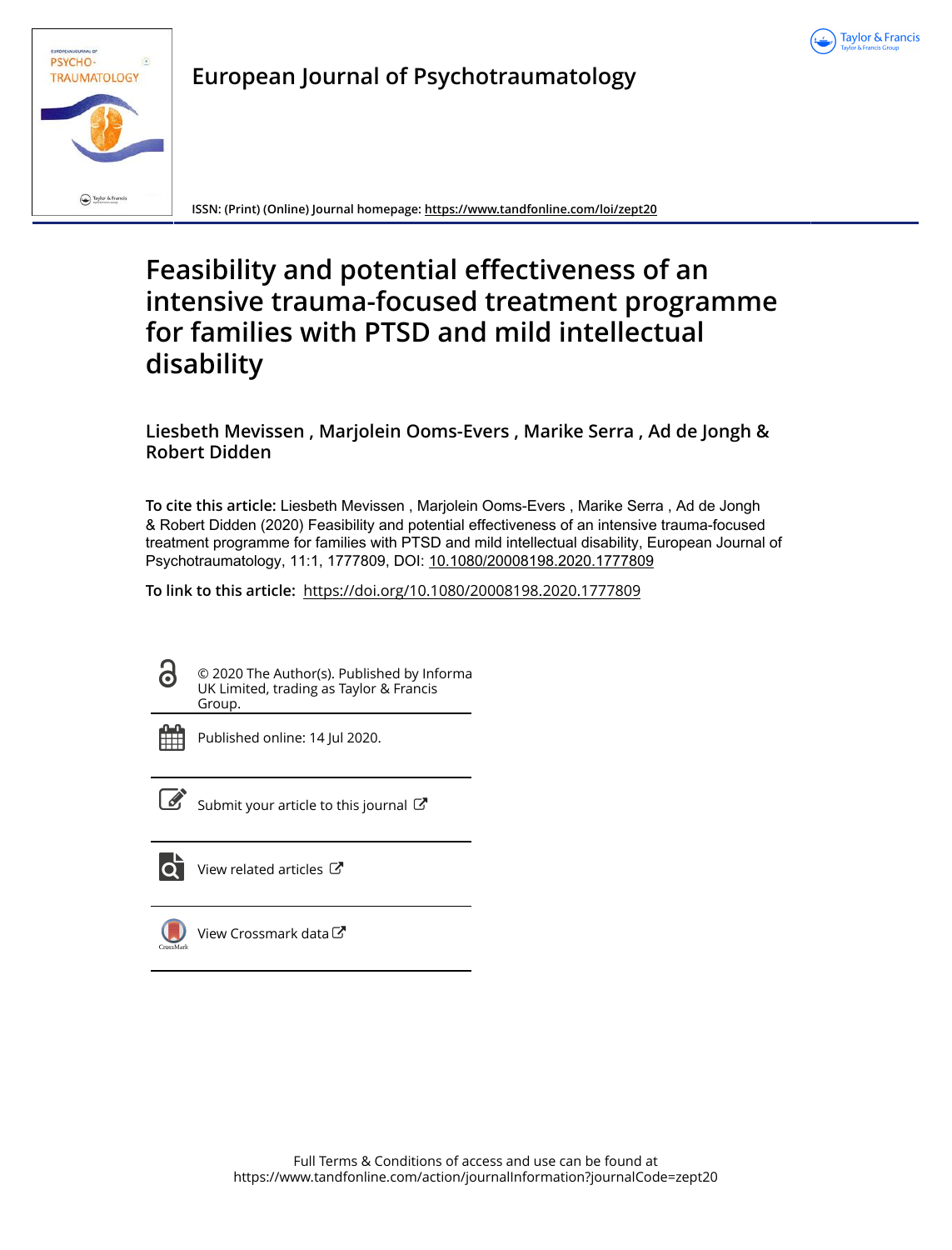#### CLINICAL RESEARCH ARTICLE

**TRAUMATOLOGY** 

PSYCHO-

**a** OPEN ACCESS **a** Check for updates

**Taylor & Francis** 

## **Feasibility and potential effectiveness of an intensive trauma-focused treatment programme for families with PTSD and mild intellectual disability**

Lie[sb](#page-1-0)eth Mevissen<sup>a</sup>, Marjolein Ooms-Evers<sup>b</sup>, Marike Serra<sup>c</sup>, A[d](#page-1-0) de Jongh **@def.g[,h](#page-1-3) and Robert Didden<sup>a[,i](#page-1-3)</sup>** 

<span id="page-1-3"></span><span id="page-1-2"></span><span id="page-1-1"></span><span id="page-1-0"></span><sup>a</sup>Trajectum, Zwolle, The Netherlands; <sup>b</sup>Ambiq, Hoogeveen, The Netherlands; ʿAccare, Assen, The Netherlands; <sup>d</sup>Academic Centre for Dentistry Amsterdam (ACTA), University of Amsterdam and VU University Amsterdam, Amsterdam, The Netherlands; <sup>e</sup>Research Department, PSYTREC, Bilthoven, The Netherlands; 'School of Health Sciences, Salford University, Manchester, UK; <sup>9</sup>Institute of Health and Society, University of Worcester, Worcester, UK; <sup>h</sup>School of Psychology, Queen's University, Belfast, Northern Ireland; <sup>i</sup>Behavioural Science Institute (BSI), Radboud University, Nijmegen, The Netherlands

#### **ABSTRACT**

**Background:** Persons with mild intellectual disabilities or borderline intellectual functioning (MID-BIF; IQ 50–85) have a higher risk of being exposed to traumatic events and developing posttraumatic stress disorder (PTSD). EMDR therapy has shown to be applicable, safe and potentially effective for the treatment of PTSD in individuals with MID-BIF. However, in traumatized multi-problem families with MID-BIF and (impending) out of home placement of children, standard PTSD treatment in an outpatient setting may not be appropriate.

**Objective:** To evaluate the feasibility and potential effectiveness of KINGS-ID, a six-week clinical trauma-focused treatment programme consisting of intensive EMDR therapy with parents and children, and parental skills training followed by two weeks of parent support at home.

**Method:** Six families (nine parents of whom six had MID-BIF) and 10 children (all having MID-BIF) participated in the KINGS-ID programme. Seven parents and seven children had PTSD. Data were collected within a single case study design. For each family member data were collected during baseline (three measurements), treatment (seven weekly measurements), posttreatment (three measurements) and at follow-up (three measurements).

**Results:** None of the family members dropped out. Within the first two treatment weeks all but one child and one parent no longer met PTSD symptom criteria. In both children and parents, trauma-related symptoms and daily life impairment significantly decreased following treatment and in parents a significant decrease in symptoms of general psychopathology and parental stress was found. Results were maintained at six-month follow-up.

**Conclusions:** The findings of the current study are promising given that the treatment programme seems to offer new perspectives for traumatized multi-problem families with MID-BIF.

## **Factibilidad y efectividad potencial de un programa de tratamiento intensivo centrado en el trauma para familias con TEPT y discapacidad intelectual moderada**

**Antecedentes:** Las personas con discapacidades intelectuales moderadas o funcionamiento intelectual límite (MID-BIF; IQ 50-85) tienen un mayor riesgo de estar expuestas a eventos traumáticos y desarrollar trastorno de estrés postraumático (TEPT). La terapia EMDR o DRMO ha demostrado ser aplicable, segura y potencialmente efectiva para el tratamiento de TEPT en individuos con MID-BIF. Sin embargo, en familias traumatizadas con múltiples problemas y MID-BIF e inminente relocalización de niños fuera del hogar, el tratamiento con EMDR estándar en modalidad ambulatoria puede ser inapropiado.

**Objetivo:** Evaluar la factibilidad y potencial efectividad de KINGS-ID, un programa clínico de seis semanas de tratamiento centrado en el trauma, consistente en tratamiento EMDR intensivo con padres y niños, y un entrenamiento de habilidades parentales seguido por dos semanas de apoyo parental en el hogar.

**Método:** Seis familias (nueve padres, de los cuales seis tenían MID-BIF) y 10 niños (todos con MID-BIF) participaron en el programa KINGS-ID. Siete padres y siete niños tenían TEPT. Los datos fueron recopilados en un diseño de estudio de caso único. Para cada miembro de la familia los datos fueron obtenidos durante el inicio (tres mediciones), el tratamiento (siete mediciones semanales), post-tratamiento (tres mediciones) y seguimiento (tres mediciones). **Resultados:** Ningún miembro de las familias desertó. Durante las dos primeras semanas de tratamiento, todos excepto un niño y un padre no cumplían criterios sintomáticos para TEPT. Tanto en niños como en los padres, los síntomas relacionados con el trauma y el deterioro en la vida diaria disminuyeron significativamente siguiendo el tratamiento y en los

#### **ARTICLE HISTORY**

Received 15 February 2020 Revised 11 May 2020 Accepted 17 May 2020

#### **KEYWORDS**

PTSD; intensive EMDR; family trauma treatment; parental trauma; ACEs; mild intellectual disabilities; intergenerational transmission; autism

#### **PALABRAS CLAVE**

TEPT; EMDR intensivo; tratamiento trauma familiar; trauma parental; experiencias adversas infancia (ACEs); discapacidades intelectuales moderadas; transmisión intergeneracional; autismo

#### 关键词

PTSD; 强化EMDR; 家庭创伤 治疗; 父母创伤; ACE; 轻度 智力障碍; 代际传递; 自闭 症

#### **HIGHLIGHTS OF ARTICLE**

• Multi problem families with mild intellectual disabilities or borderline intellectual functioning are at high risk for traumatisation and out of home placement of children. • KINGS-ID, a clinical traumafocused family treatment programme, was found to be feasible and potentially effective.

**CONTACT** Liesbeth Mevissen lmevissen@gmail.com; lmevissen@trajectum.info Trajectum, Zwolle, Zwolle 8017 KZ, The Netherlands © 2020 The Author(s). Published by Informa UK Limited, trading as Taylor & Francis Group.

This is an Open Access article distributed under the terms of the Creative Commons Attribution License (http://creativecommons.org/licenses/by/4.0/), which permits unrestricted use, distribution, and reproduction in any medium, provided the original work is properly cited.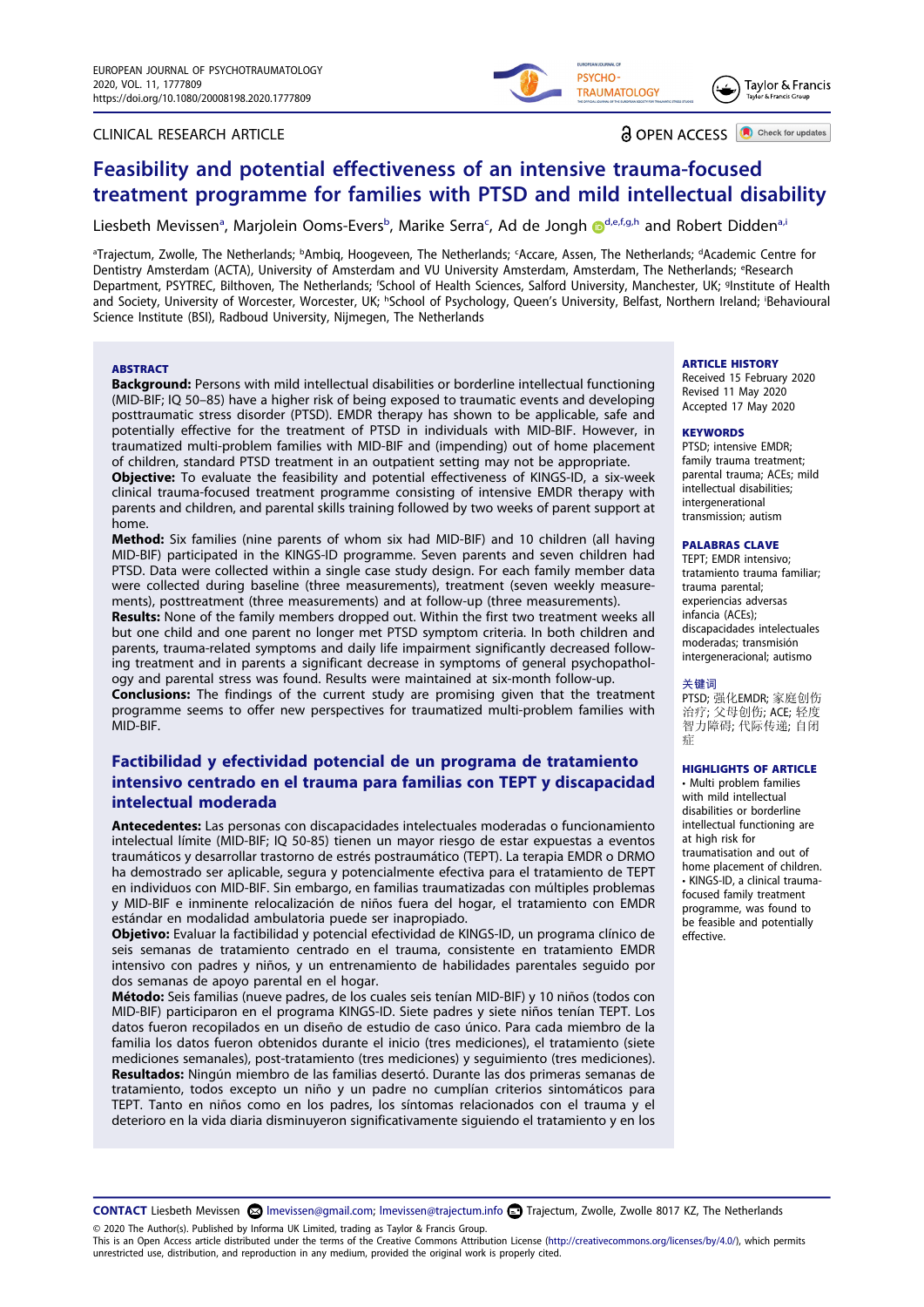padres se encontró una disminución significativa en síntomas de psicopatología general y de estrés parental. Los resultados se mantuvieron a los seis meses de seguimiento. **Conclusiones:** Los hallazgos de este estudio son promisorios, dado que el programa de tratamiento parece ofrecer nuevas perspectivas para familias traumatizadas con múltiples problemas y MID-BIF.

#### 针对**PTSD**和轻度智力障碍家庭的聚焦创伤强化治疗方案的可行性和潜在 有效性

背景: 患有轻度智力障碍或具有边缘智力功能 (MID-BIF; IQ 50-85) 的人暴露于创伤事件并发 展为创伤后应激障碍 (PTSD) 的风险更高。 EMDR治疗已被证明对于MID-BIF患者的PTSD治 疗是适用, 安全并且可能有效的。但是, 在患有MID-BIF和 (即将) 离家安置的儿童的多问题 创伤家庭中, 门诊环境中的标准PTSD治疗可能不合适。

目的: 评估KINGS-ID这项为期六周的聚焦创伤临床治疗方案的可行性和潜在有效性, 该方案 包括与父母和孩子的强化EMDR治疗, 父母技能培训以及在家中接受父母两周的支持。 方法: 六个家庭 (9个父母中有6个患有MID-BIF) 和十个孩子 (都具有MID-BIF) 参加了KINGS-ID计划。七个父母和七个孩子患有PTSD。在单个案例研究设计中收集数据。对于每个家 庭成员, 在基线 (3次测量), 治疗时 (每周7次测量), 治疗后 (3次测量) 和随访 (3次测量) 期间 收集数据。

结果: 无家庭成员流失。在前两个治疗周内, 除一个孩子和一个父母之外, 其他参与者均不 再符合PTSD症状标准。在儿童和父母中, 创伤相关症状和日常生活障碍在治疗后均显著降 低, 在父母中发现了总体精神病态状态和父母压力的显著下降。结果在六个月的随访中维 持。

结论: 鉴于该治疗方案似乎为遭受创伤的MID-BIF多问题家庭提供了新视角, 本研究结果很 有前景。

#### **1. Introduction**

Children with mild intellectual disabilities or borderline intellectual functioning (MID-BIF, IQ 50–85 and adaptive functioning deficits in conceptual, social and practical domains) are at high risk of exposure to potentially traumatic events and the development of posttraumatic stress disorder (PTSD; Mevissen, Didden, & De Jongh, [2016a](#page-10-0)). PTSD is defined by exposure to actual or threatened death, serious injury or sexual violence resulting in intrusions, avoidance, negative alterations in cognitions and mood and marked alterations in arousal and reactivity (DSM-5; APA, [2013](#page-10-1)). PTSD negatively affects social, emotional, academic and physical development (Alisic, Jongmans, Van Wesel, & Kleber, [2011](#page-10-2)). Unfortunately, clinical experiences show that PTSD often is not recognized in persons with MID-BIF in that PTSD symptoms are wrongly attributed to MID-BIF, so called 'diagnostic overshadowing' (Jopp & Keys, [2001](#page-10-3)), or to other mental disorders considering the association between symptoms of PTSD and emotional and behavioural problems (Mevissen, Didden, & De Jongh, [2018](#page-10-4); Mevissen, Didden, Korzilius, & De Jongh, [2016b\)](#page-10-5).

Recent years have shown important developments concerning the diagnosis and treatment of PTSD in individuals with MID-BIF. For example, the DSM-5-based clinical interview DITS-ID (Diagnostic Interview Trauma and Stressors – Intellectual Disability; Mevissen et al., [2018;](#page-10-4) Mevissen, Didden, De Jongh, & Korzilius, [2020;](#page-10-6) Mevissen et al., [2016b\)](#page-10-5) was developed to establish a PTSD diagnosis in children and adults with MID-BIF. Moreover, Eye Movement Desensitisation and Reprocessing (EMDR) therapy has been shown to be an applicable, safe, and potentially effective intervention for PTSD in children and adults with MID-BIF (Karatzias et al., [2019;](#page-10-7) Mevissen, Didden, Korzilius, & De Jongh, [2017](#page-10-8)).

Despite these promising developments, administering EMDR therapy may be difficult in traumatized children with MID-BIF living in multi-problem families, often with parents having MID-BIF as well. This especially applies to families with parents who have been exposed to traumatic events themselves, and who have children who are at risk of out of home placement. In clinical practice standard outpatient trauma treatment does not seem to be appropriate for these children for several reasons. First, parental trauma treatment is not incorporated in child trauma treatment. Parental trauma treatment might be of importance considering that parental PTSD symptoms can cause parenting limitations which can disrupt the development of the child (Van Ee, Kleber, & Jongmans, [2016\)](#page-11-0). It is also suggested that trauma-related inadequate parenting skills may be accountable for an unsafe home environment marked by neglect and/or maltreatment (McGaw, Shaw, & Beckley, [2017\)](#page-10-9). Further, parents need to be able to contribute to their child's trauma recovery by giving emotional support, providing opportunities for positive experiences or by functioning as a co-therapist (Shapiro, Wesselmann, & Mevissen, [2017\)](#page-10-10). It has been found that parental PTSD is associated with child distress and behavioural problems (Lambert, Holzer, & Hasbun, [2014](#page-10-11)). Thus, if parents are traumatized, participating adequately in the child's treatment is likely to be difficult. This applies to parents of children without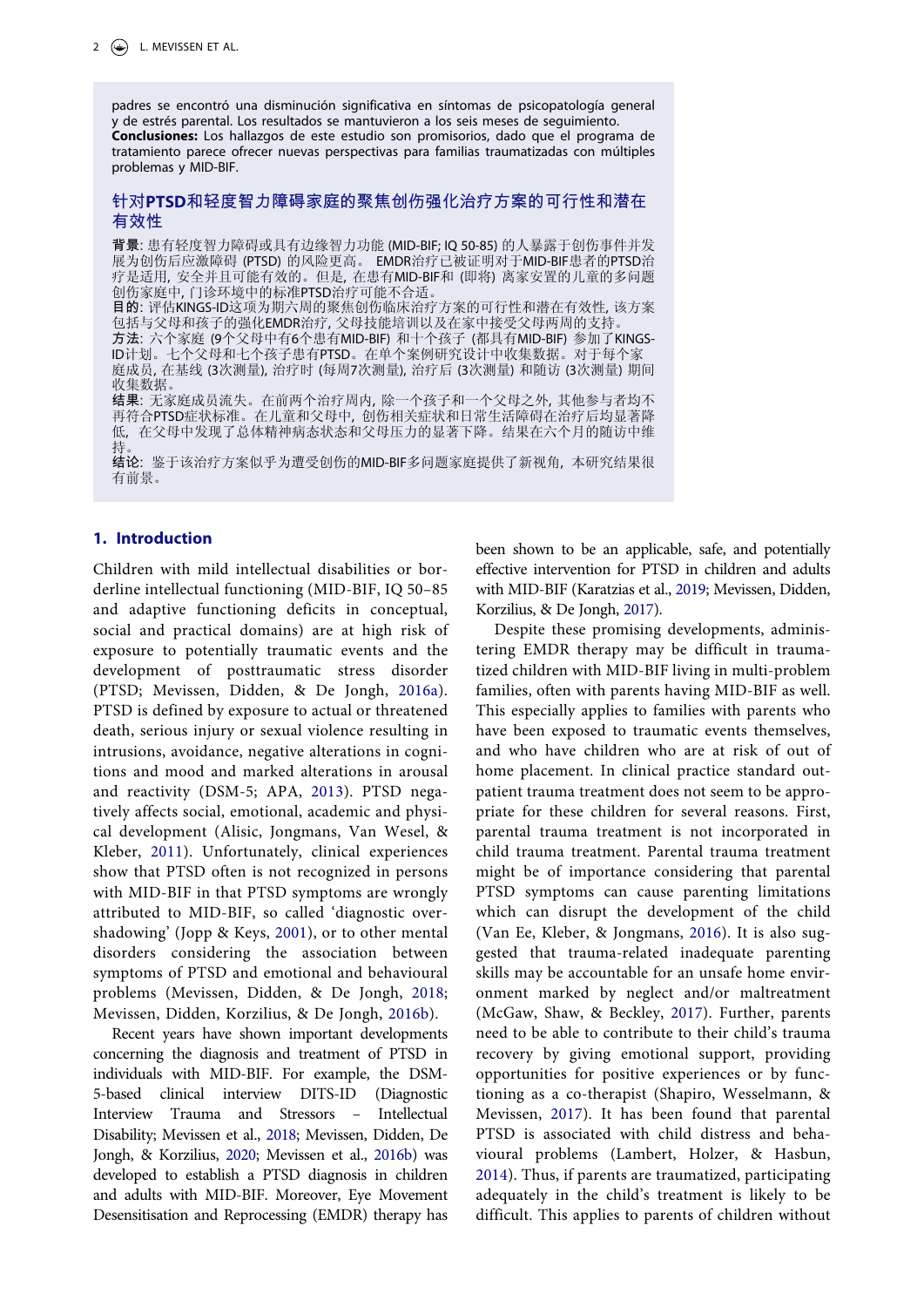MID-BIF, but even more to those who have children with MID-BIF, given their greater dependency on caregivers. Second, standard outpatient trauma treatment may be inappropriate due to the accumulation of various other problems in traumatized multi-problem families. In clinical practice completing or even starting treatment is difficult due to for example financial problems, transport problems, lack of motivation and perseverance, planning problems and difficulties keeping appointments, physical health problems, emotional lability and lack of social support. Thus, to be effective, traumafocussed interventions for children with MID-BIF, who live in multi-problem families with (a) traumatized parent(s), and who are at risk of out of home placement, should involve, trauma treatment of their parent(s) as well (Van Wesel, Boeije, Alisic, & Drost, [2012\)](#page-11-1).

To overcome the shortcomings of standard outpatient trauma-focused treatment for this target group, the KINGS-ID (KINGS-Intellectual Disabilities) programme was developed. KINGS-ID is an intensive inpatient trauma-treatment programme for families in which one or more members have MID-BIF. The programme is an adapted version of KINGS (Wanders & Ploeg, [2017](#page-11-2)). KINGS (i.e. 'kind in gezond systeem') is a Dutch acronym for 'child in healthy system'. The KINGS programme aims to contribute to a safe and healthy family system for children to grow up by enabling families to process traumatic memories and improve parenting skills. The original KINGS programme is theoretically well founded. Data on its effectiveness are not yet available.

The purpose of the present study was to evaluate the feasibility and potential effectiveness of KINGS-ID in six families. It was hypothesized that KINGS-ID would lead to (1) a significant decrease in PTSD symptoms and trauma-related daily life impairment in parent(s) as well as in children, (2) a significant increase in general mental health in parent(s), and (3) a significant decrease in parental stress. Our fourth hypothesis was that these treatment effects would be maintained at six-months follow-up.

### **2. Method**

## *2. 1. Participants*

Participants were six families (nine parents -aged 33 years and 9 months to 48 years and 5 months -, six mothers, one father and two stepfathers, and 10 children -aged 2 years and 9 months to 16 years and 9 months -, six boys and four girls). Two families participated with one child, and four families with two children. Three families were single parent families. Six parents and all ten children had MID-BIF. Five children

had comorbid autism spectrum disorder (ASD). One parent without MID-BIF was diagnosed with dissociative disorder. Three parents with MID-BIF had comorbid disorders (ASD, ASD and substance use disorder, foetal alcohol syndrome and substance abuse disorder respectively). Seven parents and seven children fulfilled DSM-5 PTSD criteria at baseline. For each child and parent, adverse childhood experiences from the original ACEs (Adverse Childhood Experiences) framework were taken from the DITS-ID event section, using the definition of ACEs as used in the study of Vervoort-Schel et al. [\(2018\)](#page-11-3) among out of home placed children with ID. ACEs as established by the children were emotional neglect  $(n = 10)$ , having a parent with mental health problems  $(n = 10)$ , having witnessed violence against a parent ( $n = 8$ ), parental divorce ( $n = 8$ ), sexual abuse ( $n = 5$ ), physical neglect ( $n = 5$ ), emotional abuse  $(n = 4)$ , physical abuse  $(n = 3)$ , parental substance abuse  $(n = 3)$  and parental incarnation  $(n = 1)$ . Regarding the trauma history of the parents, childhood sexual abuse was reported by five of the six mothers. In five families a parent was victim of childhood physical abuse. Seven parents had a history of childhood emotional abuse and/or neglect. As a child, a majority of the parents had a parent with mental health problems and a majority experienced parental divorce. A minority of the parents reported childhood physical neglect and/or witnessing violence against a parent.

All families received outpatient home support for many years during which a variety of problems were addressed such as financial problems, housing, mental and physical health problems, addiction problems and delinquency. One parent received PTSD treatment as a child, another parent started outpatient trauma treatment, but dropped out for practical reasons. Two parents attempted suicide earlier. One of them was admitted to a psychiatric hospital several times. Another parent went through multiple treatments within addiction care. One parent was in a juvenile detention centre when she was a teenager. With regard to the participating children, one child received outpatient psychological treatment. None of the participating children received PTSD treatment before. Three of the participating children were outplaced in another treatment centre prior to the start of our study. In three families the mother had lost contact with one of her other children, not participating in the current study. In three families participating children were at risk for out of home placement. All mothers were divorced. None of the mothers had income from work.

#### *2. 2. Design*

Data were collected within a single case study design (Kazdin, [2011\)](#page-10-12). For each family member data were collected during baseline (three measurements in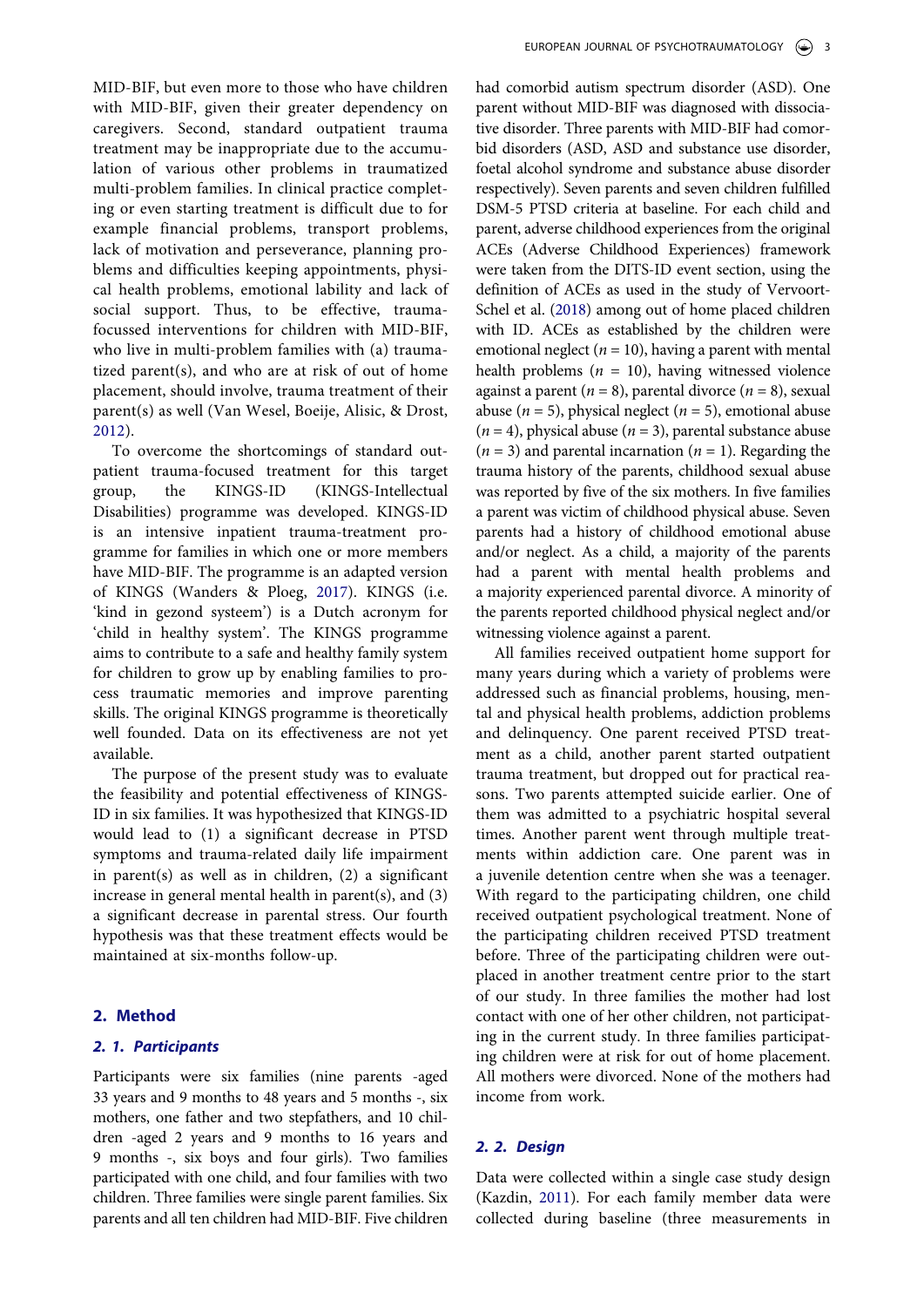a period of three to six weeks; the third baseline measurement was conducted at the first treatment day prior to the first EMDR therapy session), treatment (seven weekly measurements), posttreatment (three weekly measurements) and at follow-up at six weeks, three months and six months after treatment. All instruments were administered at each of these 16 assessment points.

This study was performed in accordance with the precepts and regulations for research as stated in the Declaration of Helsinki, and the Dutch Medical Research on Humans Act (WMO) concerning scientific research. The WMO was not applicable to the present study because (a) the questionnaires contained only a small number of items, (b) the study lacked random allocation, and (c) no 'physical infringement of the physical and/or psychological integrity of the individual' was to be expected.

#### *2. 3. Inclusion and assessment*

Within a period of one year, six families were referred to the treatment centre and each of them participated in the KINGS-ID programme. Inclusion criteria were: (1) at least one family member was diagnosed with MID-BIF, (2) parent(s) as well as children had been exposed to potentially traumatic events, (3) at least one child and one parent met DSM-5 PTSD criteria, and (4) despite earlier treatment children were at risk for out of home placement or out of home placement already had taken place and parents were strongly motivated to raise their child at home. All six families were eligible and participants (parents and children if aged 12 years or older) gave their written informed consent to participate in the study. They gave their permission to videotape all measurements, EMDR therapy sessions, parental skill training sessions and evaluation sessions. After a family had completed the six-week inpatient phase the next family started treatment.

Each family passed through a standardized assessment procedure. Together with the referring health care professionals the family visited the treatment centre where they received information about the treatment programme and the study. If the parents were interested to participate, the family was invited for an assessment meeting (first baseline measurement). During this meeting, each parent and – if possible – child set a series of personal treatment goals. Goals were for example: 'I am able to manage my child in a calm way without shouting', 'I enjoy playing with my child', ' I can talk to mama about fun things' or 'I am respectful to teachers'. Each goal was rated between 1 (goal not attained) and 10 (goal fully attained). Subsequently, a PTSD clinical interview was administered to each family member, and in parents general psychopathology and parental stress

was measured. A home visit was part of the standard assessment procedure to provide details of the family living situation to adjust the intervention to the needs of the family. At least one week before the start of the treatment the second baseline measurement was taken. Assessment and preparation took six to eight weeks. This period was needed for the baseline measurements, but also for the home visit and several practical preparations such as a timely planning of EMDR sessions (in terms of therapist availability).

## *2. 4. Treatment*

The treatment phase lasted eight weeks starting with a six-week inpatient programme. Intensive trauma treatment was offered by EMDR Europe certified therapists. Throughout the inpatient programme parents and children were assisted by family caregivers who had a background of cognitive-behavioural training and who were experienced in providing trauma-sensitive care. The latter was characterized by safety, opportunities for choice, collaboration, empowerment, attention for trauma triggers and understanding emotional and behavioural problems in the context of the person's trauma history (Gardener, Iarocci, & Moretti, [2017\)](#page-10-13). The caregivers were available the entire day and in case of emergency also during the night. After parental traumatreatment the caregivers trained the parents in validating positive child behaviours by using video feedback. Inpatient treatment was followed by two weeks of parent support at home (transfer).

### *2. 5. Setting*

KINGS-ID was carried out at an inpatient unit located at a centre for child and adolescent psychiatry in the north-eastern part of the Netherlands, in close cooperation with a nearby organization specialized in the treatment and support of children with intellectual disabilities and their families. The families stayed in a separate family living unit. One family at a time was treated. Therapy sessions and family meetings were held in a central building. The family caregiver had an office adjacent to the family unit. The parents took care of their children and were responsible for cooking, shopping and related activities. Family caregivers invited parents and children to ask for help if needed, so the nature and scope of support varied and was tuned to the actual needs of the family members while keeping their personal goals in mind. Children were free from school. Parents and children participated in supervised leisure activities at the centre. Children returned to school immediately after discharge from inpatient treatment. The fathers who had a job organized permission to attend trauma treatment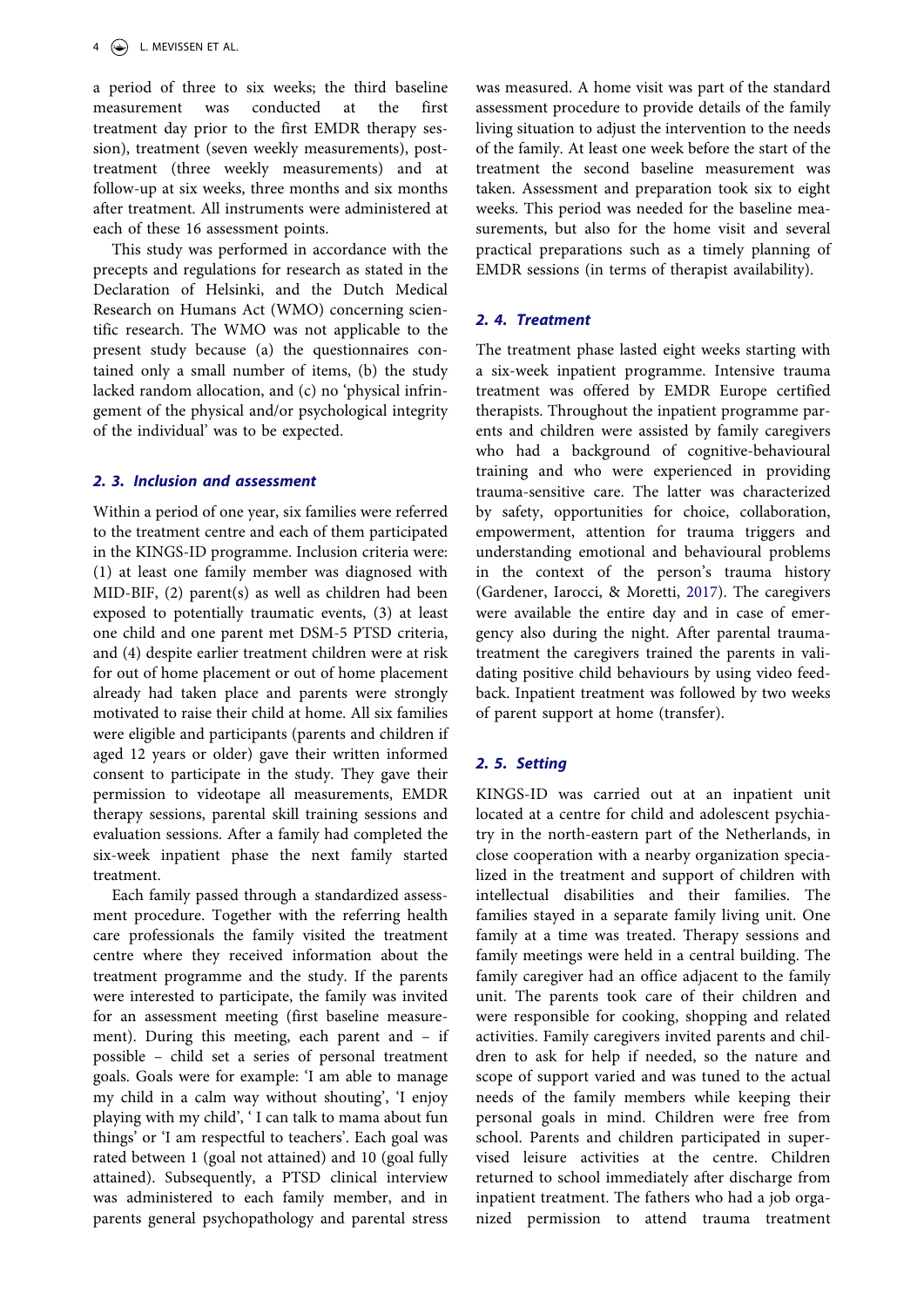sessions and weekly evaluation meetings The latter took place in the presence of parents and children (if appropriate considering their mental age), an EMDR therapist, a family caregiver and the healthcare professional(s) who referred the family to KINGS-ID.

#### *2. 6. EMDR therapy*

The KINGS-ID programme started when the family arrived at the centre on a Sunday evening. At Monday morning the third baseline measurement was taken followed by the start of EMDR therapy with the parent. Where there were two parents the one with the most severe PTSD symptoms was offered EMDR therapy first. EMDR therapy of the child(ren) started immediately upon completion of parent treatment. Where there were two children the sequence was determined together with the parent(s). The first treatment measurement was taken after one week of intensive EMDR therapy.

For children as well as adults Eye Movement Desensitisation and Reprocessing (EMDR) therapy is a first-choice psychological treatment for PTSD (ISTSS, [2018](#page-10-14)). EMDR therapy is a protocolized, eight-phase psychotherapeutic approach, which aims to resolve symptoms resulting from disturbing and unprocessed life experiences (Shapiro, [2018\)](#page-10-15).

In the present study history taking was performed by administering the DITS-ID (see Measurements). EMDR case formulation was standardized and based on the time line which was built during administration of the event section. A visualized overview of the events ('ranking list') was created in the sequence in which the memories of these events would be treated with EMDR. To that end each time line event was given a score between 0 and 10 (0 no distress and 10 highest distress) representing the subjective unit of distress (SUD) that was felt when the memory was kept in mind. Events were ranked from highest to lowest SUD score. Events with equal SUD scores were ranked from earliest to latest in life.

In the first treatment session EMDR was introduced. In the present study the Dutch protocol for children and adolescents (Beer & De Roos, [2017](#page-10-16)) was applied for children as well as parents. Instructions were given at a difficulty level which corresponded with the participant's estimated mental age. A visual representation of a number scale was available to rate the SUD and VOC (Validity Of Cognition).

In the present study, EMDR therapy for parents and children comprised two 60 to 75 minute sessions a day during four days a week by multiple therapists. Between sessions family members were supported by the family caregiver who encouraged them to be physically active (Van Woudenberg et al., [2018\)](#page-11-4). No subsequent treatment session was offered in case (a) none of the participant's time line events elicited any disturbance when bringing up the corresponding memories, and (b) future templates (images of target behaviours, partially corresponding with personal goals) were successfully installed. In case a future template failed, the flashforward protocol was applied meaning that the most disturbing image of a feared disaster was desensitized (Logie & De Jongh, [2014\)](#page-10-17).

## *2. 7. Main differences between KINGS-ID and the standard KINGS programme*

There are three main differences between the KINGS-ID programme as described above and the standard KINGS programme.

1. The initial phase (one week) of the standard KINGS intervention was omitted for two reasons. Several studies suggested that a stabilization phase is not essential if traumatic memories are accessible (Lindauer, [2015](#page-10-18)). In addition, it was expected that (video) training to validate the child's positive behaviours, which was carried out in the first week of the standard KINGS programme, would be more effective after EMDR treatment instead of before, knowing that (a) parental PTSD may nourish a negative view of the child and limit capacity to learn new skills (Alisic et al., [2011;](#page-10-2) Van Ee, Jongmans, Van der Aa, & Kleber, [2017](#page-11-5)) and (b) the presence of the family caregiver ensured that the child stayed in a safe environment where his or her basic needs were met. During the first week of the regular KINGS programme, caregivers also should provide the families with psychoeducation about the relationship between the traumatic events they had been exposed to and their emotional and behavioural problems. This should enhance treatment motivation. However, administration of the DITS-ID ensured that family members already were aware of this relationship since an in-depth survey of traumatic events related to daily life impairments was made. Therefore, extra time for psychoeducation was not considered necessary. Information about how EMDR therapy decreases trauma-related symptoms was given during (trauma) treatment.

2. For study design reasons a fixed time period instead of the flexible period for inpatient treatment was required. Clinical experience of previous cases showed that six weeks were on average sufficient to complete EMDR treatment of parents and children with MID-BIF, to practise parenting skills and to achieve personal goals.

3. Mainstream mental health interventions do not adequately meet the needs and characteristics of persons with MID-BIF, and therefore need to be adapted (Blankestein et al., [2019](#page-10-19)). Therefore, another difference with the standard KINGS programme was the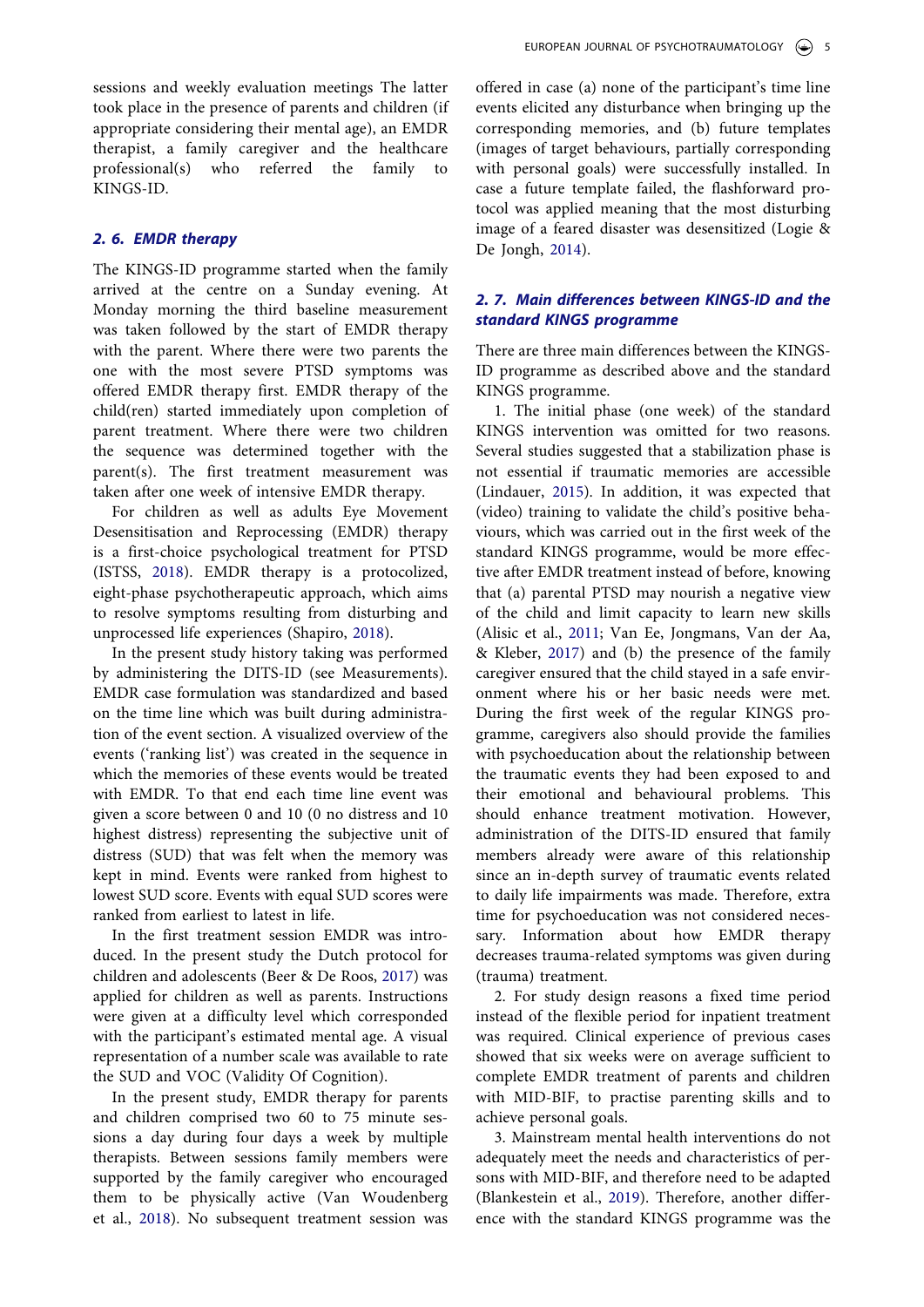addition of two weeks of daily parenting support at home to facilitate transfer of skills and maintenance of treatment results. Generalization was also fostered by a close cooperation between the family caregivers and the professional(s) who supported the family at home before the start of KINGS-ID and who would continue supporting the family after completion of the KINGS-ID programme. Finally, family caregivers and EMDR therapists were trained to adapt their level of communication to the cognitive deficits of children and parents. Techniques were used to motivate and continue treatment, communication was simplified by the use of easier language and visual cues, and the focus was limited to only one task at a time.

#### *2. 8. Instruments*

## *2. 8. 1. PTSD diagnoses, number of PTSD symptoms and daily life impairment*

The DITS-ID (Diagnostic Interview Trauma and Stressors – Intellectual Disability; Mevissen et al., [2018](#page-10-4), [2020,](#page-10-6) [2016b\)](#page-10-5) was used for diagnosing PTSD according to DSM-5 criteria. For children, the child version and the parent version were used. For parents, the adult version was used. The DITS-ID consisted of an event and a symptom section with answer categories 'yes', 'no' or 'other'. Type A traumas as well as life events the child or adult had been exposed to were visualized on a timeline to help keep in mind the events when symptoms were asked for. Finally, a thermometer card was used to support the child or adult to indicate the interference score  $(0 =$  totally not,  $8 =$  very much) representing the subjective level of daily life impairment. The child and parent version has good convergent validity and excellent interrater reliability (Mevissen et al., [2016b](#page-10-5)). Besides good convergent validity, the adult version of the DITS-ID has sufficient to excellent interrater reliability (Mevissen et al., [2020\)](#page-10-6).

During the course of the study, exposure to new potentially traumatic events could take place, influencing PTSD symptom outcomes. Therefore, at each measurement, before administration of the symptom section of the interview, the parent or child was asked as to whether new potentially traumatic events had occurred.

The DITS-ID was administered by a trained trauma therapist or psychologist. The time line was used to conceptualize EMDR treatment. The DITS-ID was administered to all family members including those without MID-BIF.

#### *2. 9. General mental health*

The SCL-90 (Symptom Checklist; Arrindell & Ettema, [2005](#page-10-20)) is a self-report measure of psychological distress and symptoms of psychopathology. It consists of 90 statements about the presence of symptoms in the past week. Items are scored on a Likert scale ranging from 1 (not at all) to 5 (extremely). The SCL-90 includes eight subscales: Agoraphobia, Depression, Somatization, Insufficient thinking and acting, Distrust and interpersonal sensitivity, Hostility, Sleeping problems, and Other problems. The SCL-90 has satisfactory psychometric properties (Arrindell & Ettema, [2005\)](#page-10-20).

## *2. 10. Parental stress*

The OBVL (Opvoedingsbelasting-vragenlijst [Parental stress – questionnaire]; Vermulst, Kroes, De Meyer, Nguyen, & Veerman, [2015\)](#page-11-6) is a Dutch self-report measure to index parental stress. It consists of 34 items and five subscales: parent-child relationship problems, problems with parenting, depressive mood, role limitation, and health complaints. Items are scored on a Likert scale ranging from 1 (does not apply) to 4 (applies completely). Reliability and validity of the OBVL are good (Vermulst et al., [2015\)](#page-11-6).

Since the psychometric properties of the SCL-90 and OBVL self-report measures have not yet been investigated in individuals with MID-BIF both questionnaires were administered with the help of a trauma therapist or psychologist.

#### *2. 11. Interrater reliability*

For the child version, parent version and adult version of the symptom section of the DITS-ID 20% randomly chosen video-taped interviews, equally distributed across the different study phases, consisting of 35 (child version and parent version) or 39 (adult version) questions per interview, were independently scored by a trained second observer on a questionby-question basis (answer yes or no/other). Mean percentage of agreement (agreements divided by agreements and disagreements) was 97.9 for the child version, 99.2 for the parent version and 98.4 for the adult version indicating excellent interrater reliability of recording (Cicchetti, [1994](#page-10-21)).

#### *2. 12. Statistical analyses*

Outcomes for (1) trauma symptoms of parents and children (total number of PTSD symptoms), (2) daily life impairment (Interference score), (3) general psychopathology, and (4) experienced parenting stress were plotted on a graphical display. Individual data (152 graphs) were interpreted by visual inspection by the first author and a second independent rater, following the guidelines of Lane and Gast [\(2014\)](#page-10-22) for assessing baseline trend. Combined effect sizes (*Tau-U*) for baseline versus treatment, baseline versus post-treatment and baseline versus follow-up were calculated (Parker,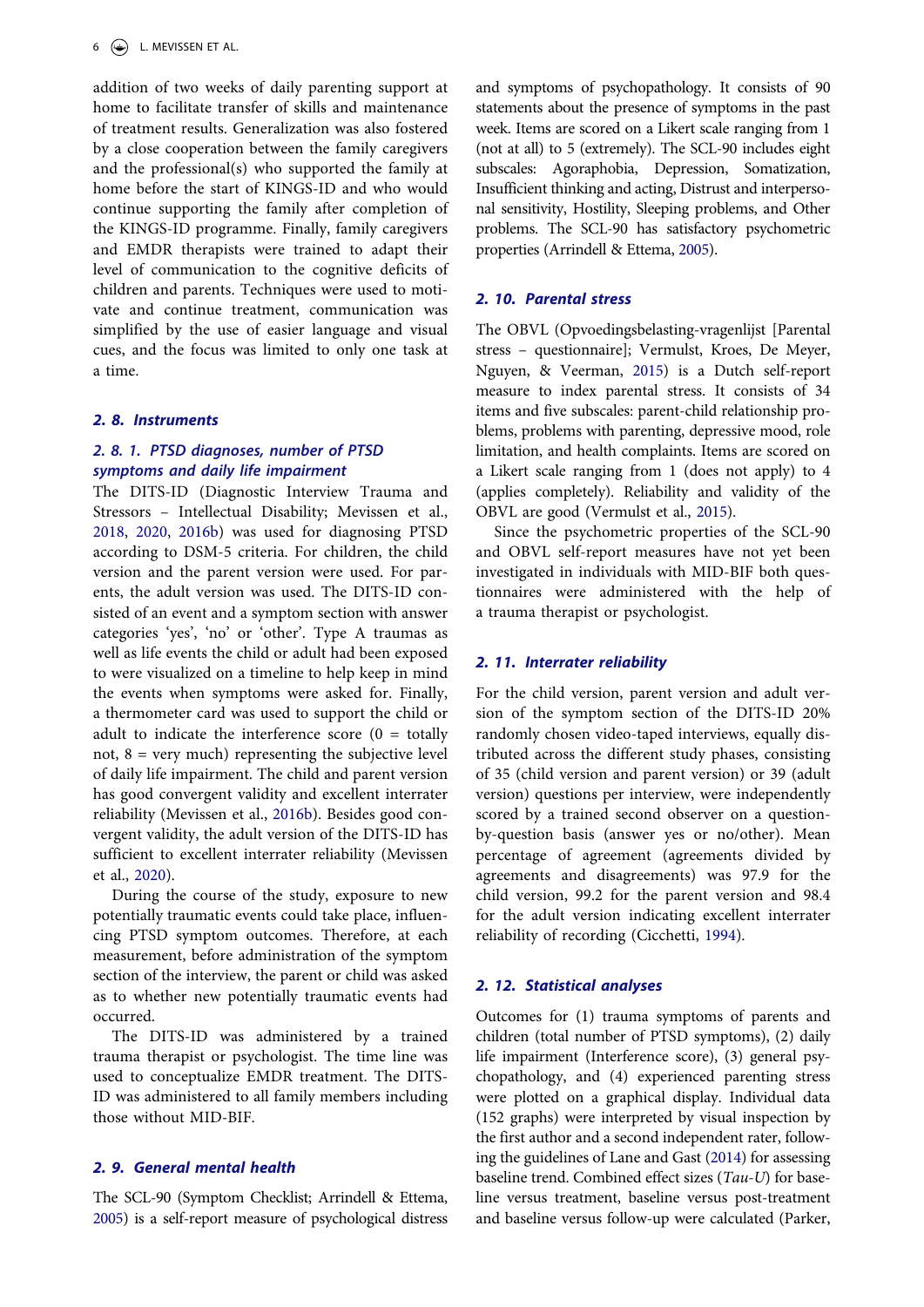could vary between −1 (maximum effect) and 0 (no effect). Level of significance was set at 0.001. Whether or not participants met the DSM-5 criteria for PTSD was assessed at each measurement point.

## **3. Results**

#### *3. 1. Course of parents' symptoms*

For parents, results show a significant decrease in trauma symptoms, trauma-related daily life impairment, general psychopathology as well as experienced parenting load (see [Table 1\)](#page-7-0). Results were maintained at posttreatment and at follow-up. The combined TAU's indicate large to very large effect sizes.

Mean number of trauma symptoms for parents (range  $0-35$ ) were 19.4 (*SD* = 8.1) at first baseline measurement,  $10.2$  ( $SD = 6.3$ ) at first treatment measurement, 4.1  $(SD = 4.7)$  at first post-treatment measurement, and 3.2 ( $SD = 2.5$ ) at six months follow-up measurement. For trauma-related daily life impairment mean interference scores (range 0–8) were 7.0 (*SD* = 1.5), 3.4 (*SD* = 1.9), 1.1 (*SD* = 1.4), and 1.6 (*SD* = 1.3), respectively. For general psychopathology mean SCL-90 scores (clinical range >125) were 194.8 (*SD* = 37.5), 131.6 (*SD* = 24.7), 104.5 (*SD* = 24.7), and 106.0 (*SD* = 10.7) respectively. For experienced parenting load mean OBVL scores (subclinical range: scores 60–63; clinical range: >63) were 70.1 (*SD* = 7.0), 57.6 (*SD* = 12.8), 47.0 (*SD* = 14.6) and 44,0 (*SD* = 6.2), respectively.

### *3. 2. Course of symptoms of children*

[Table 2](#page-8-0) shows that trauma symptoms and daily life impairment in children significantly decreased during treatment. Results were maintained at posttreatment and at follow-up with large effect-sizes.

Mean number of trauma symptoms for children (range  $0-35$ ) were 12.2 (*SD* = 9.4) at first baseline measurement, 8.5 (*SD* = 8.7) at first treatment

<span id="page-7-0"></span>

| Table 1. Combined values of TAU across parents. |  |  |  |  |  |  |  |  |
|-------------------------------------------------|--|--|--|--|--|--|--|--|
|-------------------------------------------------|--|--|--|--|--|--|--|--|

measurement,  $3.3$  ( $SD = 4.8$ ) at first post-treatment measurement, and  $2.0$  (*SD* =  $2.7$ ) at six month followup. Mean scores for trauma-related daily life impairment (range 0–8) were 5.0 (*SD* = 2.8), 3.0 (*SD* = 3.1), 0.7 (*SD* = 1.5)and 1.3 (*SD* = 2.0), respectively.

## *3. 3. Course of symptoms of children as reported by parent(s)*

[Table 3](#page-8-1) displays the course of trauma-related problems in children as reported by their parent(s). Results show a significant decrease in trauma symptoms and trauma-related daily life impairment during treatment which remained at posttreatment and follow-up with large to very large effect sizes.

Mean number of trauma symptoms for children as reported by their parents were  $12.9$  (*SD* = 7.6) at first baseline, 10.1 (*SD* = 8.7) at first treatment, 2.9 (*SD* = 2.3) at first post-treatment, and 2.5 (*SD* = 2.4) at six month follow-up. For child trauma-related daily life impairment according to the parents, these scores were  $5.4$  ( $SD = 2.2$ ),  $5.1$ (*SD* = 2.3), 0.8 (*SD* = 0.9), and 1.2 (*SD* = 1.2), respectively.

### *3. 4. Course of PTSD in parents*

At the first baseline measurement, seven of the nine parents fulfilled DSM-5 PTSD criteria. Four parents no longer met DSM-5 PTSD symptom criteria in the first treatment week. After two weeks all except one parent no longer met PTSD criteria. The number of EMDR therapy sessions varied from three (i.e. for the parent who did not meet PTSD criteria at the first baseline measurement) to 27 for the parent with PTSD and a dissociative disorder. Results were maintained, except for one parent who showed a temporary relapse. At six-month follow-up none of the parents fulfilled the criteria for PTSD.

## *3. 5. Course of PTSD in children*

According to the child version of the DITS-ID, two of the six children met full PTSD criteria at the first baseline measurement. Within their first EMDR

|                                   | Baseline-treatment<br>$(n=9)$ |              |          | Baseline-post-treatment<br>$(n=7/n=6)^1$ | Baseline-follow-up<br>$(n=7)2$ |              |
|-----------------------------------|-------------------------------|--------------|----------|------------------------------------------|--------------------------------|--------------|
| Measure                           | Tau-U                         | CI 90%       | Tau-U    | CI 90%                                   | Tau-U                          | CI 90%       |
| Number of trauma symptoms parents | $-0.92*$                      | $-1 < -0.69$ | $-0.90*$ | $-1 < -0.59$                             | $-0.90*$                       | $-1 < -0.59$ |
| Daily life impairment parents     | $-0.91*$                      | $-1 < -0.68$ | $-0.86*$ | $-1 < -0.54$                             | $-0.83*$                       | $-1 < -0.51$ |
| General psychopathology parents   | $-0.88*$                      | $-1 < -0.65$ | $-0.78*$ | $-1 < -0.46$                             | $-0.83*$                       | $-1 < -0.51$ |
| Experienced parenting load        | $-0.91*$                      | $-1 < -0.68$ | $-0.78*$ | $-1 < -0.44$                             | $-0.87*$                       | $-1 < -0.56$ |

\*Significant at *p* < 0.001. 1 For two parents one respectively two posttreatment measurements could not be taken. For 'Experienced parenting load' *n*=6 (for one parent one posttreatment measurement was missing).

2 For two parents two respectively three follow-up measurements could not be taken.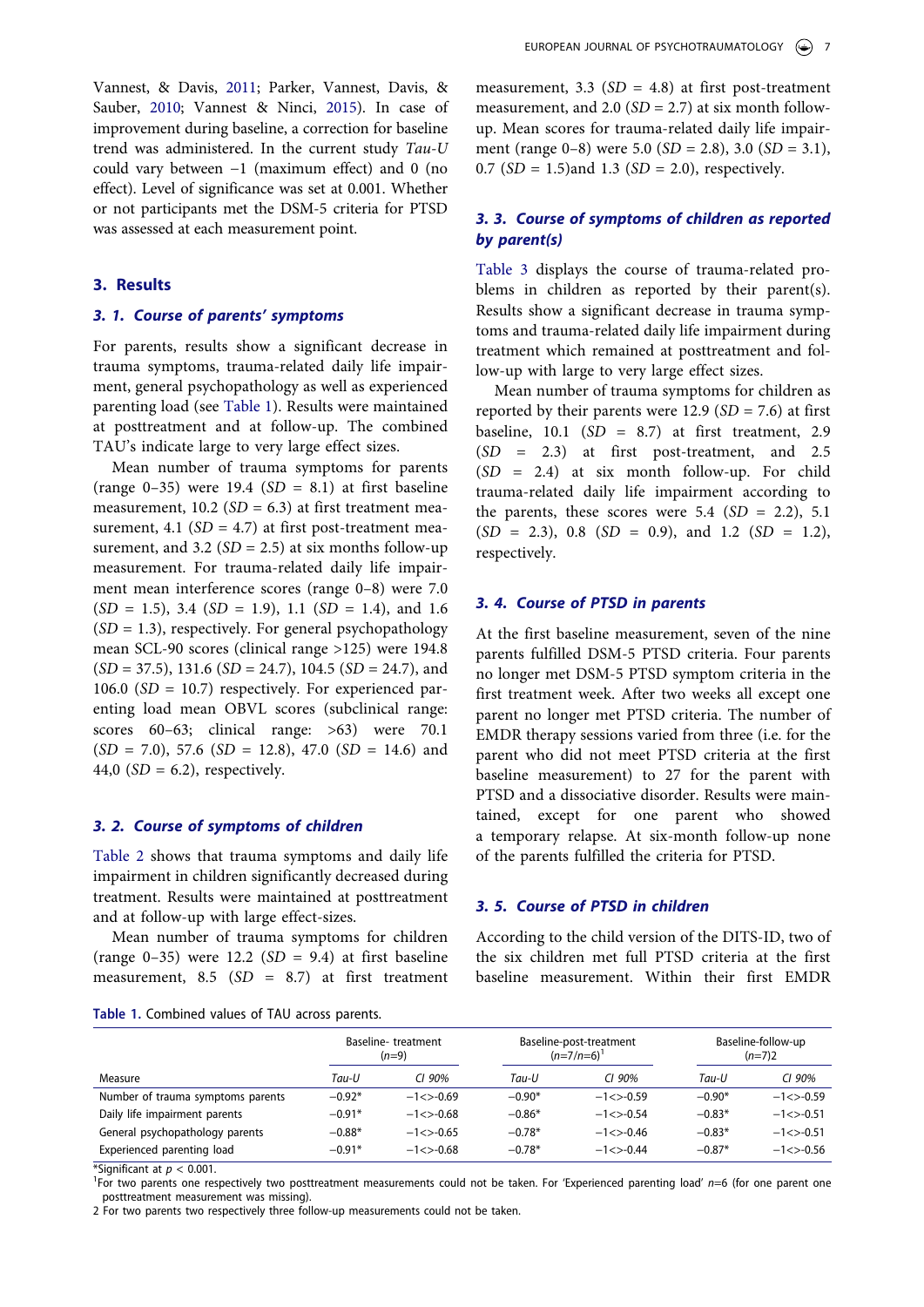#### $\circledast$  L. MEVISSEN ET AL.

#### <span id="page-8-0"></span>**Table 2.** Combined values of TAU across children.

|                                    | Baseline-treatment<br>$(n=6)$ |                   |          | Baseline-post-treatment<br>$(n=5)^2$ | Baseline-follow-up<br>$(n=6)$ |              |
|------------------------------------|-------------------------------|-------------------|----------|--------------------------------------|-------------------------------|--------------|
| Measure                            | Tau-U                         | CI 90%            | Tau-U    | CI 90%                               | Tau-U                         | CI 90%       |
| Number of trauma symptoms children | $-0.68**$                     | $-0.96 < > -0.40$ | $-0.60*$ | $-0.98 < -0.23$                      | $-0.80$                       | $-1 < -0.45$ |
| Daily life impairment children     | $-0.74**$                     | $-1 < -0.46$      | $-0.73*$ | $-1 < -0.36$                         | $-0.74$                       | $-1 < -0.40$ |

\*\*Significant at  $p < 0.001$ . \*Significant at  $p < 0.01$ .

<sup>1</sup>Considering mental age, for four children the child version of the *DITS-ID* could not or only partially been administered.

2 For one child two posttreatment measurements could not be taken.

<span id="page-8-1"></span>**Table 3.** Combined values of TAU across children as reported by the parent.

|                                    | Baseline-treatment<br>$(n=10)$ |                  | Baseline-post-treatment<br>$(n=8)^1$ |              | Baseline-follow-up<br>$(n=9)^2$ |                |
|------------------------------------|--------------------------------|------------------|--------------------------------------|--------------|---------------------------------|----------------|
| Measure                            | Tau-U                          | CI 90%           | Tau-U                                | CI 90%       | Tau-U                           | CI 90%         |
| Number of trauma symptoms children | $-0.69*$                       | $-0.90 < > 0.47$ | $-0.79*$                             | $-1 < -0.50$ | $-0.81*$                        | $-1 < -0.53$   |
| Daily life impairment children     | $-0.62*$                       | $-0.84 < -0.41$  | $-0.93*$                             | $-1 < -0.63$ | $-0.82*$                        | $-1 < > -0.52$ |

\**p* < 0.001. 1 For two children two posttreatment measurements could not be taken.

2 For one child two follow-up measurements could not be taken.

treatment week they no longer met PTSD criteria and results were maintained at six month follow-up. According to their parents, as measured with the parent version of the DITS-ID, seven of the 10 children met PTSD criteria at the first baseline measurement. Two of them no longer met PTSD criteria within their first EMDR treatment week. Both other children lost their PTSD diagnosis after PTSD remission of the parent just before the start of their own EMDR treatment. Two children temporary relapsed. The number of EMDR sessions varied from two to 16. None of the children fulfilled the PTSD criteria at six month follow-up.

#### *3. 6. Trauma memories*

Except for one parent (none of the negative events at the DITS-ID time-line elicited any disturbance; that is, SUD-scores were 0) all participants underwent EMDR therapy to resolve their disturbing memories. Across family members a great variety of trauma histories and negative life events could be detected. Many of them met ACEs criteria. Without exception, distressing memories related to sexual abuse, physical abuse/domestic violence and emotional abuse needed to be targeted with EMDR. During the course of treatment, memories with lower initial levels of distress became neutral without having to be targeted with EMDR.

#### **4. Discussion**

As far as we know, this is the first study to investigate the feasibility and potential effectiveness of an intensive trauma focussed treatment in families with MID-BIF. The programme provided intensive, inpatient trauma treatment (EMDR therapy) for both parents and children, that was imbedded in a trauma-sensitive environment. Subsequently, the programme

focussed on improving parenting skills. None of the nineteen family members dropped out. In both children and parents trauma-related symptoms and daily life impairment significantly decreased and in parents a significant decrease of symptoms of general psychopathology and experienced parenting stress was found. Results were maintained at six-months follow-up. Therefore, the present results were in support of our hypotheses.

It should be noted that despite these promising results, in one of the families out of home placement of the (adolescent) child could not be prevented, despite intensive trauma treatment and educational support. This child and one of its parents had MID-BIF and comorbid ASD whereas the other parent had MID-BIF and other severe comorbid disorders. Probably such combination of severe difficulties in one family impede good enough parenting. Further, in two other family members with MID-BIF and autism spectrum disorder a temporary relapse occurred due to a new stressor. Addressing these problems by autism focussed educational support turned out to be helpful. The aforementioned findings suggest that for persons with MID-BIF and comorbid ASD the programme is effective in dealing with past trauma and stressors, but not in preventing future trauma and stressor related problems. This might be a subject of future research considering that until now few studies investigated trauma in persons with ASD (Lobregt-van Buuren, Sizoo, Mevissen, & de Jongh, [2019](#page-10-25)). Finally, one of the participating younger children with MID-BIF relapsed after exposure to a new traumatic event. This child unintentionally overheard his parents talking and drew the wrong conclusion to have to go back to live with the person who had abused him seriously and for a long time. After one session of EMDR therapy in presence of the parents PTSD symptoms disappeared.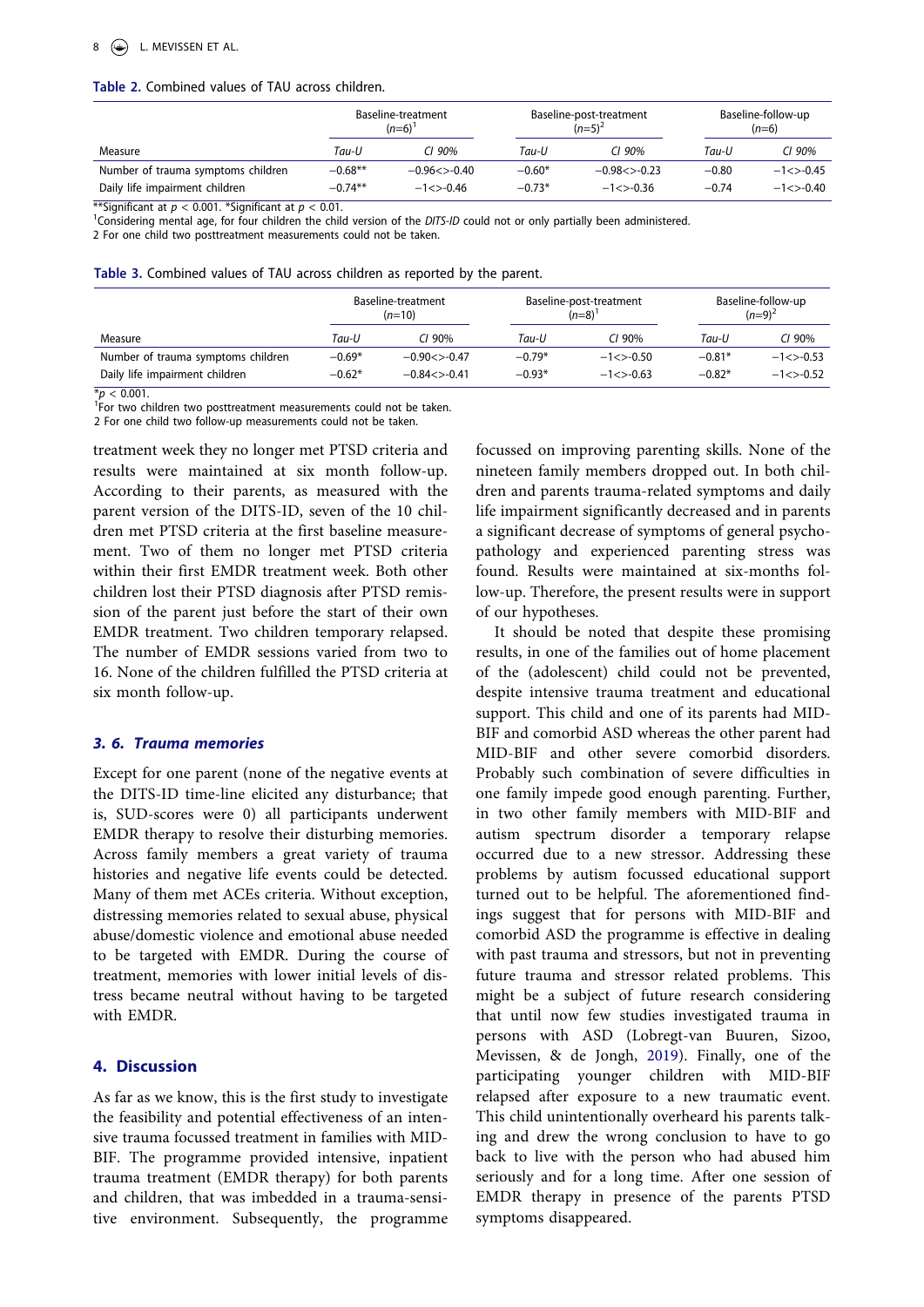The present study might be of importance given that families with MID-BIF are vulnerable. For example, analysis of national registers in Norway revealed that parental custody was revoked for 30–50% of children with parents with MID-BIF and that parents with MID-BIF accounted for 20–25% of all custody cases (Tøssebro, Midjo, Paulsen, & Berg, [2017\)](#page-11-8). Also in the USA parents with MID-BIF have been found to be generally over-represented in Child Protection Services (CPS), often having a history of being abused or neglected themselves in childhood (LaLiberte, Piescher, Mickelson, & Lee, [2017\)](#page-10-26). In the UK, McGaw et al. ([2017\)](#page-10-9) identified a tentative link between mental disorders and emotional abuse for children of parents with MID-BIF when childhood trauma and psychopathology in parents coexists. These findings are in line with studies among parents without MID-BIF, suggesting that parents, who have been abused (physically, sexually, emotionally) or neglected themselves during their own childhood, have an enhanced risk for maltreatment of their offspring by showing less warmth, a lack of involvement and more verbal or physical aggression (Assink et al., [2018](#page-10-27); Berlin, Appleyard, & Dodge, [2011\)](#page-10-28). The transgenerational aspect of trauma has also been exhibited by a recent analysis of case-files of children referred to a Dutch national centre for residential youth care for children with MID-BIF (Vervoort-Schel et al., [2018](#page-11-3)). It was found that almost half (49.3%) of the 69 children experienced at least 2 ACEs from the original ACEs framework and that the number of ACEs in children was related to the presence of ACEs in parents.

In the present study, for all except one child out of home placement could be prevented. This finding is in line with findings from studies that show that limitations in intellectual ability itself do not equate with poor parenting abilities (LaLiberte et al., [2017](#page-10-26)).

The present study has several limitations and strengths. Clearly, to determine the efficacy of interventions randomized controlled trials are pivotal. On the other hand, complex clinical treatment programmes are challenging in that such study designs need larger samples, randomization, and active control conditions. These requirements are often unattainable in clinical practice. Despite the limited number of six families, the  $n = 1$  design which included multiple assessments before, during and after treatment, is a first step in providing evidence for positive effects of a combined parent and child trauma focussed treatment. Further, the current study lacked a random allocation to baseline length. However, the treatments were spread over a one-year period and the baseline length varied between three and six weeks. Another limitation of the present study is that it focussed on the feasibility and effectiveness of the trauma treatment (EMDR therapy) whereas the KINGS-ID programme includes other interventions, such as a trauma-sensitive environment and

parenting skills training performed by the family caregivers. For future studies it is recommended to investigate the effectiveness of the KINGS-ID programme, with a more detailed focus on the interventions of the family caregivers to unravel the contribution of different treatment components to positive changes in aspects of parenting behaviours and child development. Finally, it is a limitation of the study that not all assessors who took the measurements were independent.

One strength of the present study is the use of a reliable and valid clinical interview; that is, the DITS-ID. This assessment procedure provided clinicians with a standardised and replicable procedure to conceptualise EMDR treatment in adults and children with MID-BIF and a history of multiple ACEs and other stressful life events. An additional strength of the current study is that the frequency of measurements allowed for a more detailed analysis of the study outcomes which affords additional, relevant information for clinical practice. For example, in almost all parents and children PTSD was in remission within two weeks of inpatient trauma treatment. This is in line with recent research findings from intensive traumafocused interventions for individuals without MBID-BIF and severe PTSD, showing a significant decline in PTSD symptom severity in a short period of time with low drop out (Hendriks et al., [2017](#page-10-29); Van Woudenberg et al., [2018\)](#page-11-4). Most children already had lost their PTSD diagnosis before the start of their own EMDR therapy probably as a result of improved functioning of their parent(s). Whether traumatisation of children might partly be caused by trauma-related parenting behaviour, meaning that parental trauma-focused treatment should be part of therapy programmes for traumatized youth, needs further exploration in future research. Finally, future research could address the possibility of shortening the current treatment programme considering the very fast PTSD symptom decrease and the differences in the size of the families.

In conclusion, the findings of the current study are promising given that the KINGS-ID treatment programme seems to offer new perspectives for families with MID-BIF and chronic, pervasive, intergenerationally transmitted problems which are considered difficult to resolve and go along with long term personal suffering and high costs of psychological and medical care and out of home placement of children.

#### **Disclosure statement**

No potential conflict of interest was reported by the authors. A. de J. receives income from published books on EMDR therapy and for the training of postdoctoral professionals in this method.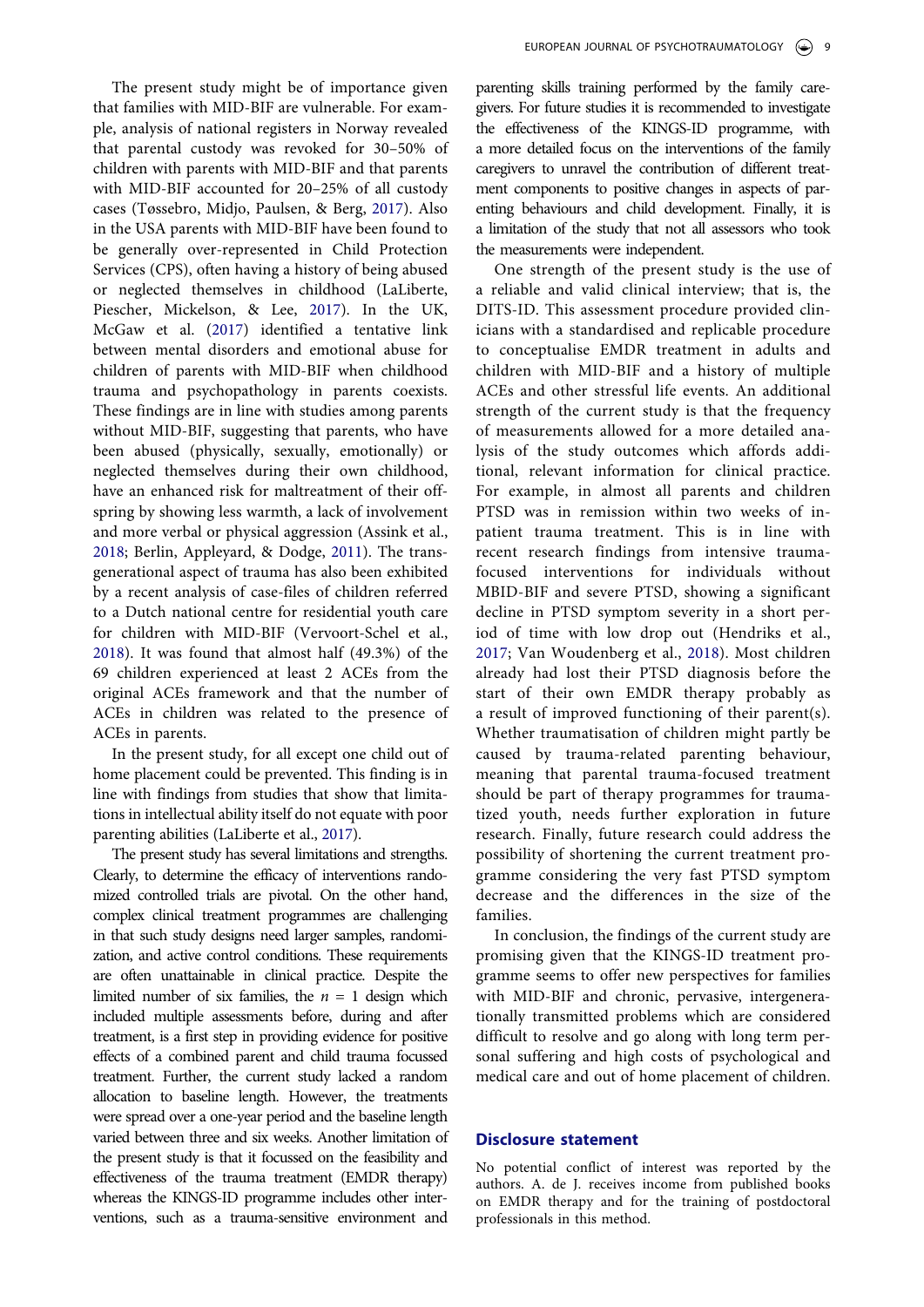#### **ORCID**

*Ad de Jongh* http://orcid.org/0000-0001-6031-9708

#### **References**

- <span id="page-10-2"></span>Alisic, E., Jongmans, M., Van Wesel, F., & Kleber, R. (2011). Building child trauma theory from longitudinal studies: A meta-analysis. *Clinical Psychology Review*, *31*, 736–747.
- <span id="page-10-1"></span>American Psychiatric Association. (2013). *Diagnostic and statistical manual of mental disorders: DSM-5*. Washington, DC: American Psychiatric Association.
- <span id="page-10-20"></span>Arrindell, W., & Ettema, J. (2005). *SCL-90. Handleiding bij multidimensionele psychopathologie-indicator* [Manual of a multidimensional index of psychopathology]. Amsterdam: Harcourt.
- <span id="page-10-27"></span>Assink, A., Spruit, A., Schuts, M., Lindauer, R., Van der Put, C., & Stams, G. J. (2018). The intergenerational transmission of child maltreatment: A three-level meta-analysis. *Child Abuse & Neglect*, *84*, 131–145.
- <span id="page-10-16"></span>Beer, R., & De Roos, C. (Red.). (2017). *Handboek EMDR kinderen & jongeren* (Manual EMDR in Children and Adolescents). Tielt, Lannoo.
- <span id="page-10-28"></span>Berlin, L. J., Appleyard, K., & Dodge, K. A. (2011). Intergenerational continuity in child maltreatment: Mediating mechanisms and implications for prevention. *Child Development*, *82*, 162–176.
- <span id="page-10-19"></span>Blankestein, A., Van der Rijken, R., Eeren, H., Lange, A., Scholten, R., Moonen, X., … Didden, R. (2019). Evaluating the effectiveness of multisystemic therapy for adolescents with intellectual disabilities and their parents. *Journal of Applied Research in Intellectual Disabilities*, *32*, 575–590.
- <span id="page-10-21"></span>Cicchetti, D. (1994). Guidelines, criteria, and rules of thumb for evaluating normed and standardized assessment instruments in psychology. *Psychological Assessment*, *6*, 284–290.
- <span id="page-10-13"></span>Gardener, E., Iarocci, G., & Moretti, M. (2017). Integrative care for adolescents with dual diagnosis: Considering trauma and attachment within an innovative model for clinical practice. *Journal of Mental Health Research in Intellectual Disabilities*, *10*, 321–344.
- <span id="page-10-29"></span>Hendriks, L., de Kleine, R., Heyvaert, M., Becker, E., Hendriks, G., & van Minnen, A. (2017). Intensive prolonged exposure treatment for adolescent complex posttraumatic stress disorder: A single-trial design. *Journal of Child Psychology and Psychiatry, 58*, 1229–1238. doi:[10.1111/jcpp.12756](https://doi.org/10.1111/jcpp.12756)
- <span id="page-10-14"></span>ISTSS Guidelines Committee. (2018). *Posttraumatic stress disorder prevention and treatment guidelines methodology and recommendations*. Oakbrook Terrace, IL: Author. Retrieved from http://www.istss.org/treating-trauma/
- <span id="page-10-3"></span>Jopp, D. A., & Keys, C. B. (2001). Diagnostic overshadowing reviewed and reconsidered. *American Journal on Mental Retardation*, *5*, 416–433.
- <span id="page-10-7"></span>Karatzias, T., Brown, M., Taggart, L., Truesdale, M., Sirisena, C., Walley, R., … Paterson, D. (2019). A mixed-methods, randomized controlled feasibility trial of eye movement desensitization and reprocessing (EMDR) plus standard care (SC) versus SC alone for DSM-5 posttraumatic stress disorder (PTSD) in adults with intellectual disabilities. *Journal of Applied Research in Intellectual Disabilities*, *32*, 806–818.
- <span id="page-10-12"></span>Kazdin, A. (2011). *Single-case research designs. Methods for clinical and applied settings* (2nd ed.). Oxford: Oxford University Press.
- <span id="page-10-26"></span>LaLiberte, T., Piescher, K., Mickelson, N., & Lee, M. (2017). Child protection services and parents with intellectual and developmental disabilities. *Journal of Applied Research in Intellectual Disabilities*, *30*, 521–532.
- <span id="page-10-11"></span>Lambert, J., Holzer, J., & Hasbun, A. (2014). Association between parents' PTSD severity and children's psychological distress: A meta-analysis. *Journal of Traumatic Stress*, *27*, 9–17.
- <span id="page-10-22"></span>Lane, J., & Gast, D. (2014). Visual analysis in single case experimental design studies: Brief review and guidelines. *Neuropsychological Rehabilitation*, *24*, 445–463.
- <span id="page-10-18"></span>Lindauer, R. (2015). Trauma treatment for children and adolescents: Stabilizing or trauma-focussed therapy? *European Journal of Psychotraumatology*, *6*, 27630.
- <span id="page-10-25"></span>Lobregt-van Buuren, E., Sizoo, B., Mevissen, L., & de Jongh, A. (2019). Eye movement desensitizationand reprocessing (EMDR) therapy as a feasible and potential effective treatment for adults with autism spectrum disorder (ASD) and a history of adverse events. *Journal of Autism and Developmental Disorders, 1, 152-164*. doi:[10.1007/s10803-018-3687-6](https://doi.org/10.1007/s10803-018-3687-6)
- <span id="page-10-17"></span>Logie, R., & De Jongh, A. (2014). The 'Flashforward procedure': Confronting the catastrophe. *Journal of EMDR Practice and Research*, *8*, 25–32.
- <span id="page-10-9"></span>McGaw, S., Shaw, T., & Beckley, K. (2017). Prevalence of psychopathology across a service population of parents with intellectual disabilities and their children. *Journal of Policy and Practice in Intellectual Disabilities*, *4*, 11–22.
- <span id="page-10-0"></span>Mevissen, L., Didden, R., & De Jongh, A. (2016a). Assessment and treatment of PTSD in people with intellectual disabilities. In C. Martin, V. Preedy, & V. Patel (Eds.), *Comprehensive guide to post-traumatic stress disorder* (pp. 281–299). Switzerland: Springer. doi:[10.1007/](https://doi.org/10.1007/978-3-319-08613-2_95-2) [978-3-319-08613-2\\_95-2](https://doi.org/10.1007/978-3-319-08613-2_95-2)
- <span id="page-10-5"></span>Mevissen, L., Didden, R., Korzilius, H., & De Jongh, A. (2016b). Assessment of PTSD in children with mild to borderline intellectual disabilities. *European Journal of Psychotraumatology*, *7*, 29786.
- <span id="page-10-4"></span>Mevissen, L., Didden, R., & De Jongh, A. (2018). *Handleiding Diagnostisch Interview Trauma en Stressoren – Licht Verstandelijke Beperking*. [Manual Diagnostic Interview Trauma and Stressors – Mild Intellectual Disabilities and Borderline Intellectual Functioning]. Assen: Accare.
- <span id="page-10-6"></span>Mevissen, L., Didden, R., De Jongh, A., & Korzilius, H. (2020). Assessing posttraumatic stress disorder in adults with mild intellectual disabilities or borderline intellectual functioning. *Journal of Mental Health Research in Intellectual Disabilities*, 1–17. doi:[10.1080/19315864.2020.1753267](https://doi.org/10.1080/19315864.2020.1753267)
- <span id="page-10-8"></span>Mevissen, L., Didden, R., Korzilius, H., & De Jongh, A. (2017). EMDR therapy for PTSD in children and adolescents with mild to borderline intellectual disability: A multiple baseline across subjects study. *Journal of Applied Research in Intellectual Disabilities*, *30*, 34–41.
- <span id="page-10-23"></span>Parker, R., Vannest, K., & Davis, J. (2011). Effect size in single-case research: A review of nine nonoverlap techniques. *Behavior Modification*, *35*, 303–322.
- <span id="page-10-24"></span>Parker, R. I., Vannest, K. J., Davis, J. L., & Sauber, S. B. (2010). Combining non-overlap and trend for single case research: Tau-U. *Behavior Therapy*, *42*, 284–299.
- <span id="page-10-10"></span>Shapiro, F., Wesselmann, D., & Mevissen, L. (2017). Eye movement desensitization and reprocessing therapy (EMDR). In M. A. Landolt, M. Cloitre, & U. Schnyder (Eds.), *Evidence based treatments for trauma-related disorders in children and adolescents* (pp. 273–298). New York: Springer.
- <span id="page-10-15"></span>Shapiro, F. (2018). *Eye movement desensitization and reprocessing (EMDR) therapy: Basic principles protocols, and procedures*. New York: Guilford Press.